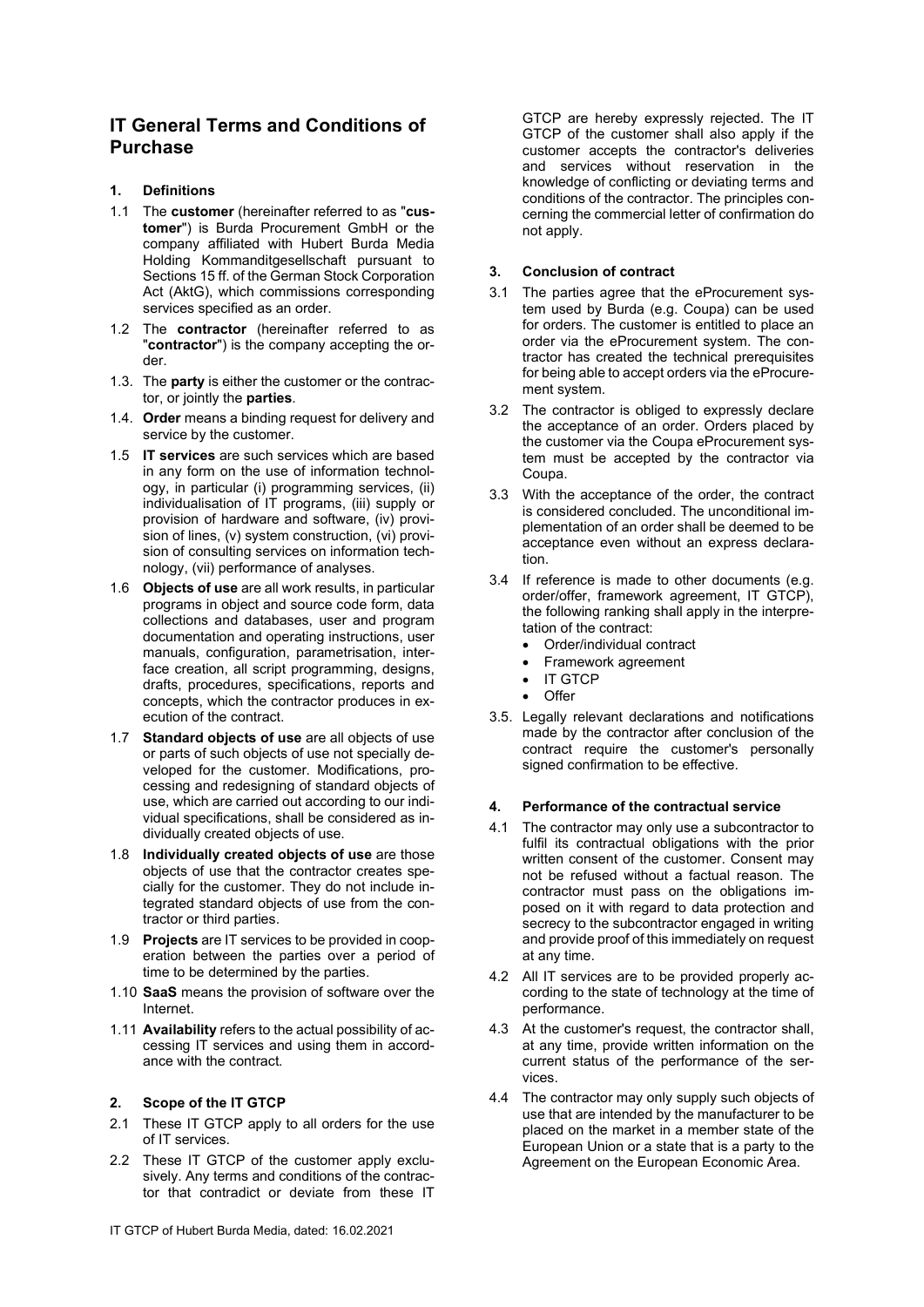4.5 The contractor shall inform the customer at regular intervals of new developments and technical advances that are of significance for the provision or use of the services and shall propose solutions for the continuous improvement of quality and the reduction of costs. In particular, the provider shall recommend services and products to the customer that enable the achievement of a higher level of performance and an increase in efficiency, cost savings, improved security and user acceptance and/or provide the customer with other advantages. The above-mentioned IT services are provided by the contractor in the interest of a long-term customer relationship.

#### 5. Delivery dates, milestones and completion dates

- 5.1 The dates and deadlines specified in the contract shall apply to the performance of the contractual services. The stated delivery or implementation time is binding. If circumstances arise which prevent the agreed delivery or implementation time from being met, the contractor will inform the customer of this immediately. Any postponement of delivery and/or implementation deadlines must be agreed in writing with the customer to be effective.
- 5.2 In the event of a delay in performance, the customer shall be entitled to the statutory claims.
- 5.3 Even if the contractor is only temporarily unable to provide the service, the customer shall be entitled, after setting a reasonable deadline, to commission third parties to provide the service as a substitute. The payment obligation shall remain in force to the extent that the contractor proves that it is not responsible for the temporary impossibility.

#### 6. Prices and terms of payment

- 6.1 The agreed remuneration shall cover all services to be provided by the contractor, including any rights granted. Automatic price adjustments shall not take place.
- 6.2 Travel times, travel, accommodation and catering costs will not be reimbursed unless individual contractual agreements to this effect have been made.
- 6.3 All prices and costs are exclusive of the statutory value added tax applicable at the time of invoicing. They are payable according to the modalities laid down in Section 6.7.
- 6.4 The contractor shall bear all customs duties, taxes, levies and costs of importation arising from the order. The contractor's cost of materials is only refundable if this has been agreed in writing beforehand.
- 6.5 If, contrary to Section 6.1, something else has been agreed upon and the invoicing is based on time and/or material expenditure on the basis of proof to be acknowledged and signed by the customer on a daily basis and based on the agreed charge rates, this must be verifiably stated on the invoice.
- 6.6 Unless otherwise agreed, the claim to payment of the agreed remuneration shall arise after complete, defect-free performance of the service and, in the event of a requirement for acceptance, upon issue of the acceptance certificate.
- 6.7 The payment period shall commence upon receipt of an invoice that is proper, verifiable and suitable for the deduction of input tax in accordance with Section 14 of the Value Added Tax Act (UStG). The due date is 30 days after the beginning of the payment period. Section 286 (3) of the German Civil Code (BGB) shall not apply. If payment is made within 14 calendar days, the contractor shall grant a 3% discount on the net amount of the invoice. Payments shall be deemed to be on time if the payment order is made within the time limit.
- 6.8 Invoices are to be sent by e-mail in PDF format to kreditoren.rechnung@burda.com. Invoices by the contractor which refer to a Coupa order (43rd order) must be issued and transmitted via the Coupa Supplier Portal. For a correct assignment, they must contain the organisational indicators of the order, such as order number, delivery location, and so on. The customer shall receive correspondingly marked partial invoices for agreed partial payments.
- 6.9 In case of default of payment, the contractor may demand default interest at an annual rate of 5 percentage points above the base rate of the European Central Bank. The contractor is at liberty to prove higher damages, while the customer is at liberty to prove lower damages. The customer shall only be in default after a written reminder from the contractor after the due date has been reached.
- 6.10 The contractor's claims arising from the contract may not be assigned to third parties, either in whole or in part, without the written consent of the customer.
- 6.11 Payments by the customer do not constitute recognition of a performance by the contractor in accordance with the contract.
- 6.12 The customer shall be entitled to set-off and retention rights to the extent permitted by law.

# 7. Participation of the customer

- 7.1 The customer shall assist in the execution of the contract in the sense of an obligation, insofar as this is contractually agreed and necessary.
- 7.2 The contractor is obliged to request the customer to cooperate within a reasonable period of time and by stating the specific act of cooperation. If the request is omitted, the customer shall not be in default of cooperation and the contractor may not invoke improper cooperation. The customer is only liable for insufficient or delayed cooperation if the customer is responsible for it.

# 8. Transfer of ownership and transfer of risk

8.1 Insofar as the contractor owes a transfer of object ownership, this is generally transferred to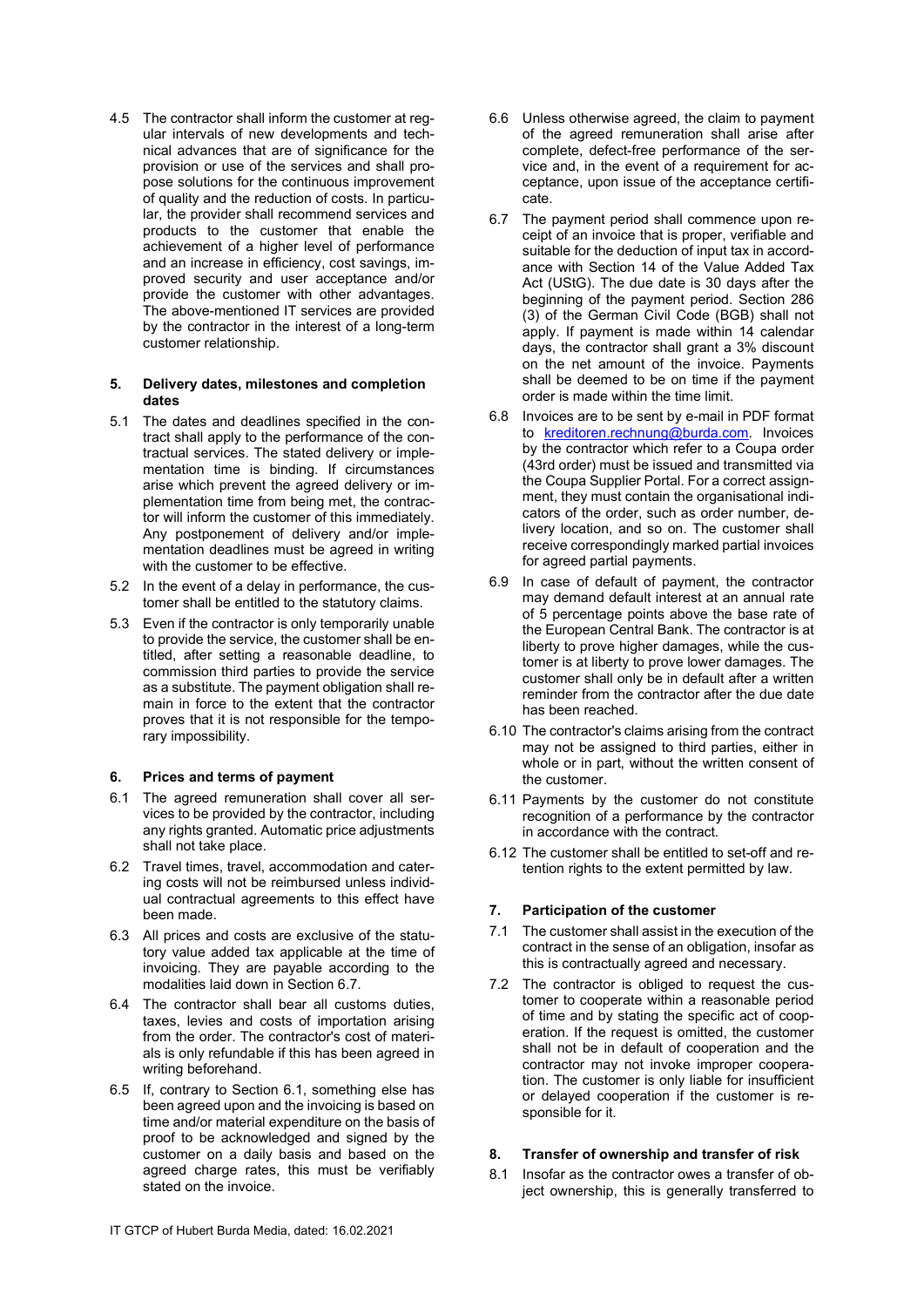the customer without reservation of title upon delivery of the object. If the customer is already in possession of the object, the ownership is transferred to the customer upon conclusion of the contract. If the contractor is to remain in possession of the object, the transfer of ownership shall take place upon conclusion of a corresponding ownership agreement.

8.2 The risk shall pass to the customer, at the earliest, upon transfer of ownership. Section 447 BGB shall not apply.

### 9. Granting of rights

- 9.1 The contractor shall grant the customer the exclusive right to all individually created IT services respectively individually created objects of use, in particular also to the source code, to use the objects of use in the original or in an amended, translated, processed or redesigned form; this right shall be sublicensable for noncommercial and commercial purposes, unrestricted in terms of time, place and content, exercisable in any hardware and software environment, transferable, permanent, irrevocable and non-cancellable. The use includes, in particular, the right
- to store and load them permanently or temporarily, to display and run them (also to the extent that reproductions become necessary for this purpose), to modify, translate, edit or otherwise redesign them, to store, reproduce, exhibit or publish them for commercial or non-commercial purposes on any known medium or in any other way,
- to distribute them in physical or non-physical form, and in particular to reproduce them publically or non-publically, also by means of image, sound and other information carriers, to use them in databases, data networks and online services,
- including the right to make the IT services available to users of the aforementioned databases, networks and online services for research and retrieval using tools selected by the customer and for commercial or non-commercial downloading,
- to enable third parties to use them or operate them for the customer, not only for its own purposes, but also to use them to provide services to third parties, and to distribute them, regardless of whether this is done commercially or not.
- 9.2 Section 9.1 shall apply to standard objects of use acquired within the scope of the provision of services, with the proviso that a simple right of use is agreed instead of an exclusive one.
- 9.3 The customer shall acquire rights of use to all further developments of software, for example within the scope of warranty or maintenance or on the basis of other commissioning, to the same extent as to the underlying objects of use themselves.
- 9.4 The customer shall be entitled to continue to use expertise acquired in the course of the performance of the services, irrespective of whether it was conveyed to the customer by the

contractor expressly or in any other way. Insofar as intellectual or industrial property rights exist in this respect, the contractor shall grant the customer a simple right of use and exploitation which is irrevocable, unlimited in terms of time, place and content, and transferable and sublicensable to companies affiliated with the customer in accordance with Sections 15 ff. AktG.

9.5 The customer reserves all rights, in particular property rights and copyrights, to technical requirement profiles, illustrations, drawings, calculations, samples and other documents made available to the contractor by the customer; they may not be made available to third parties without the express prior written consent of the customer. Such documents and information are to be used exclusively for the provision of the contractual services and are to be returned to the customer without being asked after completion of the contractual services, or destroyed.

#### 10. Claims for defects

- 10.1 Any defects shall be remedied by the contractor within the warranty period without delay and in accordance with the statutory provisions.
- 10.2 The type of supplementary performance shall be chosen by the customer. The contractor may refuse the type of supplementary performance chosen by the customer if it is only possible at a disproportionate cost.
- 10.3 If the contractor does not comply with the request for supplementary performance or does not comply with it in due time or if the supplementary performance fails twice, the customer is entitled to remedy the defect itself or have it remedied by a third party and to demand the necessary expenses for this from the contractor or to reduce the agreed remuneration appropriately or to withdraw from the contract and demand the return of any remuneration already paid and to demand compensation for the damage incurred by the customer due to the defect, as well as compensation for the expenses which the customer has incurred in reliance on receipt of the defect-free contractual performance. In the event of a partial rescission or termination, the contractor shall only receive remuneration for the contractual services accepted as being free of defects and not covered by the partial rescission or for the contractual services performed after the termination, provided that these are economically useful for the customer. The right to claim damages or reimbursement of expenses is reserved. In addition, the customer is entitled to the statutory warranty claims in full.
- 10.4 All costs incurred within the scope of a warranty shall be borne by the contractor.
- 10.5 The return or collection of rejected goods is at the expense and risk of the contractor.
- 10.6 Section 377 of the German Commercial Code (HGB) is waived. The customer shall notify the contractor of obvious and hidden defects within a period of 2 weeks after their discovery.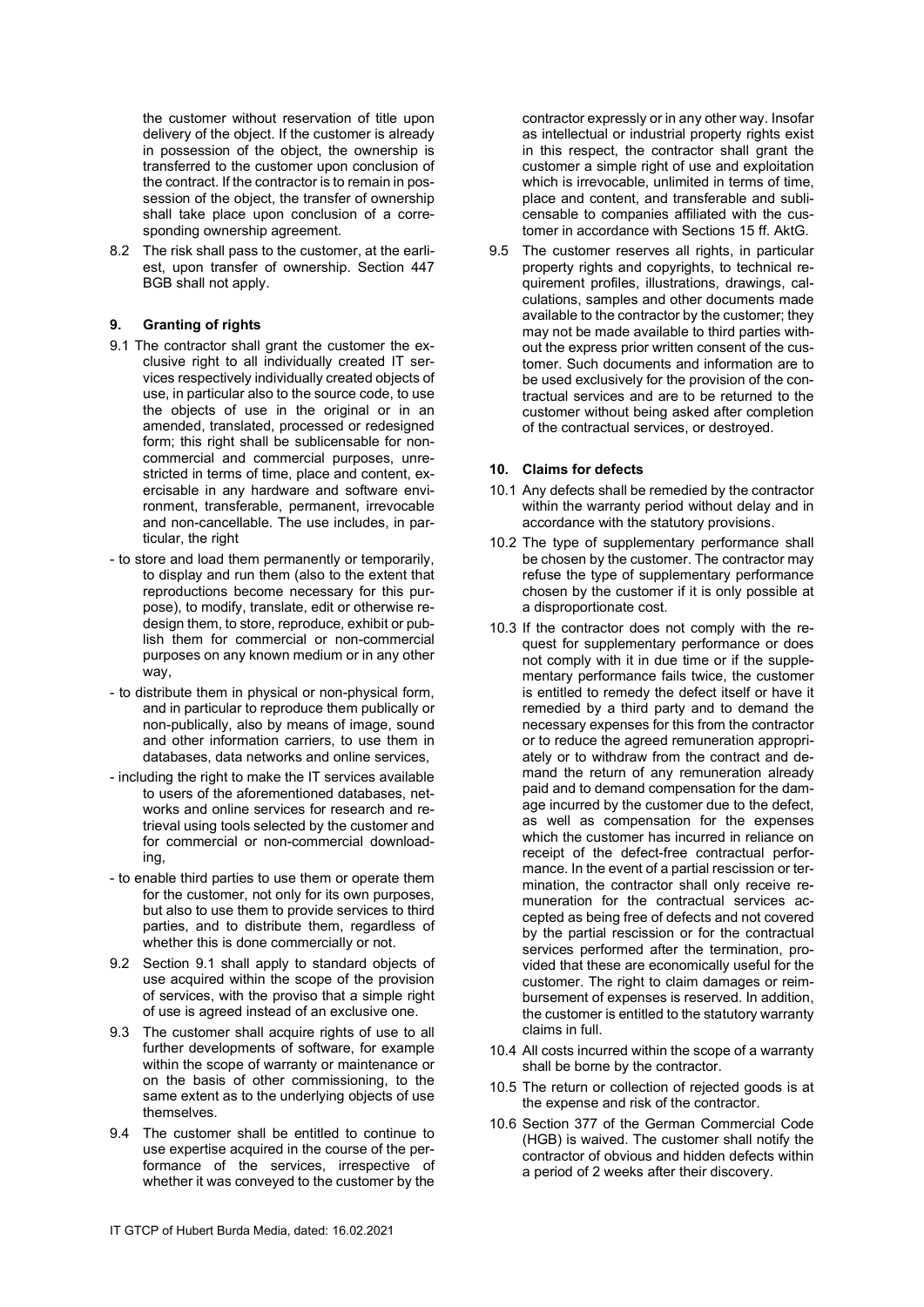- 10.7 Insofar as the customer has given its consent to technical documents and/or calculations, this shall not affect the liability for defects on the part of the contractor.
- 10.8 Within the scope of temporary provision of software, Section 536b BGB shall not apply.

### 11. Warranty / Limitation period

- 11.1 Claims due to defects shall generally expire after 24 months. If the statutory warranty period is longer, the longer limitation period shall apply instead.
- 11.2 In the case of services requiring acceptance, the limitation period shall commence upon acceptance; in the case of services requiring transfer, the limitation period shall commence upon transfer to the customer.
- 11.3 In the event of defects of title, the limitation period shall not commence until the customer becomes aware of the defect.
- 11.4 In all other respects, the statutory periods of limitation and regulations on the commencement of the period of limitation shall apply.

### 12. Liability

- 12.1 The contractor shall be liable exclusively in accordance with the statutory provisions for all damage caused intentionally or negligently by it, its employees or third parties commissioned by it (vicarious agents and/or assistants, subcontractors).
- 12.2 The contractor undertakes to indemnify the customer from any product liability to the extent that the contractor is responsible for the defect that triggers the liability.
- 12.3 The contractor undertakes to maintain a business and product liability insurance with a coverage of at least €5 million per personal injury/property damage and to provide the customer with copies of this insurance upon request. A higher minimum insurance sum can also be agreed in individual contracts.
- 12.4 Contractual penalties or lump-sum damage claims against the customer are excluded.
- 12.5 In the case of simple and slight negligence, the customer shall only be liable in the event of a breach of an essential contractual obligation and only to the extent of the foreseeable damage. Essential contractual obligations are those whose fulfilment is essential for the proper execution of the contract and on whose compliance the contractual partner may regularly rely.
- 12.6 The customer shall not be liable for indirect damages, in particular lost profits.
- 12.7 Insofar as liability of the customer is excluded, the exclusion shall also apply to the liability of the customer's employees, legal representatives and vicarious agents.
- 12.8. Sections 12.5, 12.6 and 12.7 shall not apply in the case of intent and gross negligence and in the case of damages resulting from injury to life, body or health.

# 13. Third-party rights

- 13.1 The contractor guarantees that all services and objects of use are free of third-party intellectual or industrial property rights and that there are no other third-party rights to them which restrict or exclude their use in accordance with the contract.
- 13.2 If contractual services violate the rights of third parties (including industrial property rights and copyrights), the contractor shall do everything reasonable within the scope of supplementary performance to create contractual conditions by acquiring rights. If the acquisition of rights is not successful, the contractor shall provide the customer with equivalent contractual services and delivery items (in particular, the documentation) for the customer that do not infringe the rights of third parties (by-pass solution). The by-pass solution is only equivalent if it does not restrict, or only insignificantly restricts, the agreed usability of the contractual services and delivery items by the customer. The contractor shall bear the costs of the by-pass solution, as well as any necessary adaptation of the environment of the contractual services, unless it is not responsible for the infringement of the rights of third parties. If the contractor does not succeed in eliminating impairments caused by the rights of third parties, the customer is entitled to cancel the contract in whole or in part or to demand a reduction of the remuneration. Further rights and claims of the customer remain unaffected.
- 13.3 The contractor shall indemnify the customer without limitation in terms of amount from all claims by third parties and associated costs due to the infringement of the rights of third parties. This does not apply if the customer is exclusively responsible for the violation of the rights of third parties.
- 13.4 In the event that claims are asserted against the customer due to the infringement of third party rights by the contractual services, the contractor shall be obliged to independently conduct the legal defence for the customer at its own expense. The customer shall support the contractor in defending itself against asserted thirdparty claims, if necessary, to a reasonable extent at the contractor's expense. The customer is entitled to carry out the legal defence itself, but will coordinate with the contractor in this respect. In this case, the contractor is still obliged to bear the necessary costs.

# 14. Protection of secrets

14.1 The parties undertake to treat as confidential all confidential information belonging to the other contracting party obtained in the course of the performance of the contract and to use it only for the purpose of the contract. This includes, in particular, technical as well as non-technical information, data, ideas, inventions, trade secrets and/or expertise, as well as other information that is designated as confidential or is recognisable as such.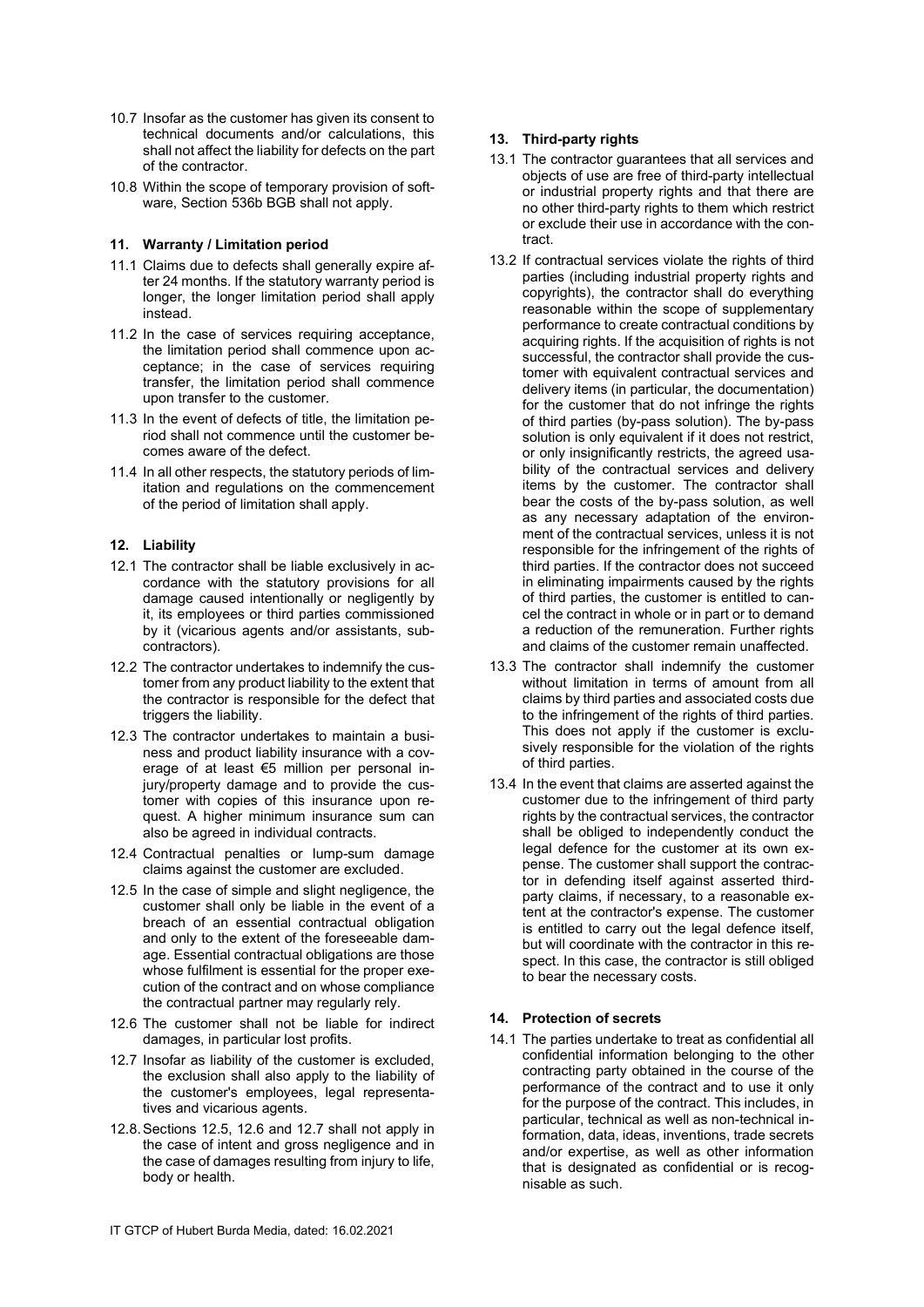- 14.2 The parties undertake not to use confidential information received, and in particular not to apply for intellectual property rights. No ownership, usage and utilisation rights to confidential information, the associated expertise or any property rights registered or granted thereon shall be granted. The provision of the confidential information does not constitute a right of prior use for the receiving party.
- 14.3 Internal disclosure of the confidential information shall only be permitted to the extent necessary for the purpose of the contract (need-toknow) and it is ensured that only those employees receive the confidential information who have or have had obligations comparable to those contained in these IT GTCP imposed on them within the scope of legal possibilities.
- 14.4 The parties undertake not to make any confidential information available to third parties and to protect it by appropriate secrecy protection measures. The reproduction of such confidential information, insofar as it does not exclusively serve the fulfilment of the contract, is not permitted. All confidential information received and copies made thereof must be returned to the respective party immediately upon request or destroyed / deleted. This obligation does not apply to routinely made back-up copies of electronic data traffic, nor to confidential information and copies thereof which the receiving party is required to keep under applicable law. However, such copies and retained confidential information shall otherwise continue to be subject to the provisions of these IT GTCP.
- 14.5 The parties undertake, in particular, not to reverse engineer confidential information received without the express written consent of the other party and not to examine it for composition and/or manufacture (prohibition of reverse engineering).
- 14.6 The above-mentioned obligations shall not apply to confidential information (i) which was already in the public domain at the time of disclosure or which enters the public domain thereafter without any failure to comply with the foregoing provisions being a contributory cause thereof, (ii) which was already in the possession of the receiving party prior to disclosure, (iii) which is subsequently disclosed to the receiving party by a third party without an obligation to maintain confidentiality, unless the disclosure by such a third party violates an obligation to maintain confidentiality to the knowledge of the receiving party, or (iv) which was independently developed by an employee of the receiving party without knowledge of the disclosed confidential information. If, and to the extent that, the receiving party is required by court or governmental order to disclose confidential information, the receiving party shall be entitled to disclose such confidential information to the extent required by such an order, provided that it promptly notifies the disclosing party to the extent permitted by law so that the latter may exercise its rights.

14.7 The above obligations shall apply indefinitely and, in particular, also after termination of the cooperation.

### 15. Data protection

- 15.1 If the contractor obtains access to personal data in the course of providing the contractual services, it shall observe the applicable data protection regulations and, in particular, process personal data exclusively for the purpose of providing the contractual services (intended purpose), oblige its employees in writing to comply with the data protection requirements according to the GDPR and instruct them on the data protection regulations to be observed and prove this to the customer on request.
- 15.2 If order processing takes place on the part of the contractor, the contractor is obliged to conclude an order processing agreement with the customer.
- 18.3. The customer is entitled to store and process the data provided to it by the contractor on conclusion and implementation of the contract in compliance with the applicable statutory provisions on data protection, insofar as this is necessary for the contractual purposes. The privacy policy is available at www.burda-procurement.com.

# 16. Reference

The contractor is only permitted to use the customer as a reference with the express written and revocable consent of the customer. In particular, the customer reserves the right to use its names, company logos, registered trademarks or samples.

# 17. Termination of contract

- 17.1 The provisions of these IT GTCP, in particular with regard to the rights of third parties (Section 13), protection of secrets (Section 14) and data protection (Section 15), shall continue to apply even after termination of the contractual relationship.
- 17.2 In the event of termination of the contract, irrespective of the legal grounds, the contractor shall hand over, free of charge, the data, records, documents and other information belonging to the customer or created individually for the customer, as well as the software (including the source code and the associated documentation) provided by the customer or created individually by the contractor for the customer, or, at the customer's discretion, make it available either at an interface to be defined by the contracting parties or on data carriers and disclose the data structures. Statutory storage obligations remain unaffected by this. The contractor is not entitled to assert rights of retention on such data, documents and information.
- 17.3 Regardless of the reason for the termination of the contract, the parties shall cooperate for the purpose of a proper termination or handover of the contract. The customer may demand that the contractor supports the customer in the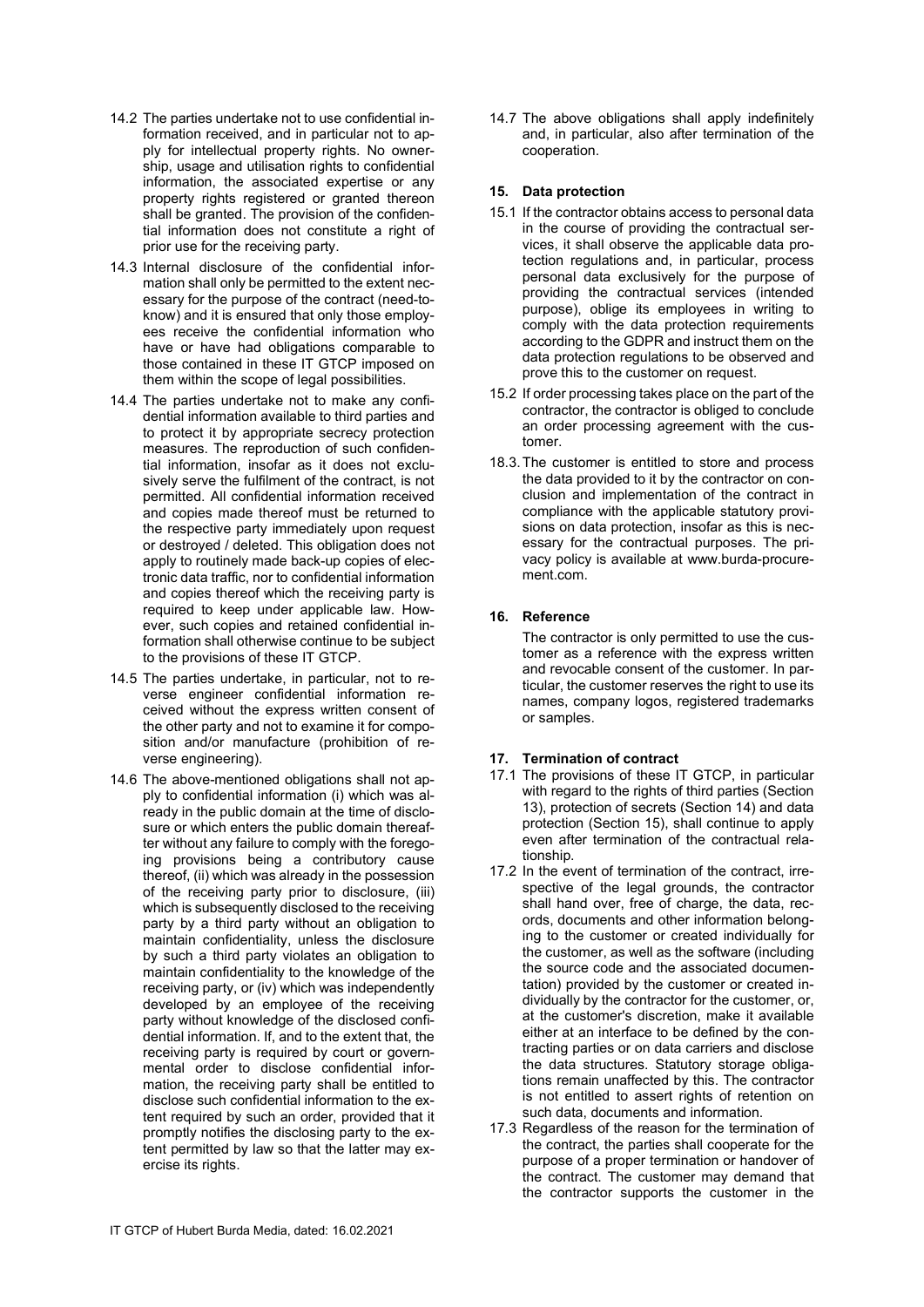transfer of the contractual services concerned to a subsequent provider. The support comprises all services that are necessary or useful for a proper transfer of the services to the subsequent provider, including support in the development and implementation of an appropriate transfer plan and the provision of necessary information and data to enable a smooth transition to a data processing system selected and/or operated by the customer or a third party designated by the customer. Subsequent providers can be either the customer itself or a third party commissioned by it. The proper provision of IT services according to the contract which the customer still obtains from the contractor may not be impaired. Any costs incurred will only be reimbursed according to actual expenditure on the basis of agreed prices. Any other claims for remuneration by the contractor are hereby excluded.

#### 18. Compliance

- 18.1 The contractor undertakes not to offer, grant, demand or accept advantages within the business relationship, either in business dealings or in dealings with public officials, which violate applicable anti-corruption regulations.
- 18.2 The contractor undertakes not to enter into any agreements or concerted practices with other companies within the business relationship which have as their object or effect the prevention, restriction or distortion of competition in accordance with the applicable antitrust laws.
- 18.3. The contractor assures that it will comply with the respective applicable laws governing the general minimum wage and oblige subcontractors commissioned by it to the same extent. Upon request, the contractor shall provide evidence of compliance with the above assurance. In the event of a breach of the above assurance, the contractor shall indemnify the customer from claims by third parties and shall be obliged to reimburse any fines imposed on the customer in connection with this.
- 18.4 The contractor shall comply with the respective statutory regulations on the treatment of employees, environmental protection and occupational safety.
- 18.5 If there is a suspicion of a violation of the obligations under Sections 18.1 to 18.4, the contractor shall immediately investigate possible violations and inform the customer of the investigation measures taken. If the suspicion turns out to be justified, the contractor must inform the customer within a reasonable period of time about the internal measures it has taken to prevent future violations. If the contractor does not fulfil these obligations within a reasonable period of time, the customer reserves the right to withdraw from contracts with the contractor or to terminate them with immediate effect.
- 18.6 In the event of serious violations of the law by the contractor and violations of the provisions in Sections 18.1 to 18.4, the customer reserves

the right to withdraw from existing contracts or to terminate them without notice.

#### 19. Final provision

- 19.1 The written form within the meaning of these IT GTCP shall also be maintained by using a documented electronic signature tool (the technical requirements for the electronic signature within the meaning of the eIDAS Regulation must be fulfilled), whereby a simple electronic signature is sufficient for this purpose. The use of an eProcurement tool (in particular, Coupa or SAP) used by Burda is also considered sufficient. Email, however, does not maintain this form.
- 19.2 The law of the Federal Republic of Germany shall apply, excluding the UN Convention on Contracts for the International Sale of Goods (CISG) and the provisions of international private law (IPR).
- 19.3 Should individual provisions of these IT GTCP be invalid or unenforceable or become invalid or unenforceable after conclusion of the contract, the validity of the rest of the contract shall remain unaffected. The invalid or unenforceable provision shall be replaced by a valid and enforceable provision whose effects come as close as possible to the economic objective which the parties had pursued with the invalid or unenforceable provision. The above provisions shall apply accordingly in the event that the contract proves to be incomplete.
- 19.4 The place of jurisdiction for all legal disputes arising out of or in connection with this contractual relationship shall be Munich (Local Court or Regional Court Munich I), subject to mandatory deviating statutory places of jurisdiction. The customer reserves the right to take legal action at other courts with statutory jurisdiction. Arbitration procedures have not been agreed.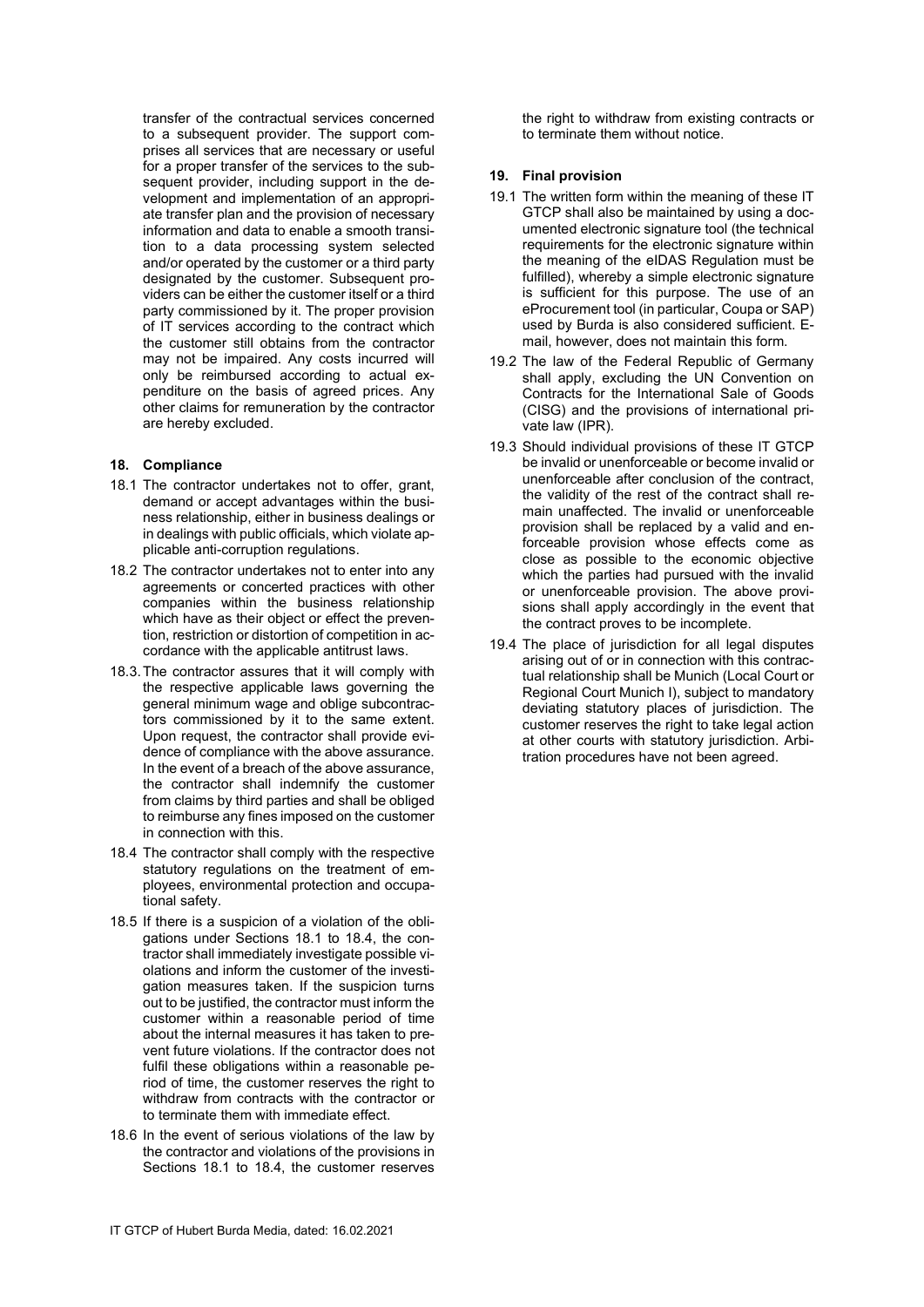# IT Special Terms and Conditions of Purchase

# Appendix A: Services and work, software rental agreements

# 1. Changes to services

- 1.1 The customer shall be entitled, at any time, to demand changes in performance in writing or in text form.
- 1.2 In the event of a demand for a change in performance, the contractor shall inform the customer in writing or in text form within 5 working days as to whether the change in performance is possible and what effects it would have on the contract, in particular taking into account the time schedule, additional expenditure, the amount of remuneration and the obligations to cooperate. If it is not possible to prepare an offer within 5 working days due to the complexity or the extent of the change request, the contractor shall notify the customer of this immediately and the parties shall subsequently agree on a reasonable period of time.
- 1.3 Within a further period of 10 working days, the customer shall inform the contractor in writing as to whether the customer wishes to maintain the claim for a change in performance or whether it wishes to continue the contract under the old conditions.
- 1.4 If the customer accepts the contractor's offer to change services, this shall be recorded in a change log and attached to the contract as an appendix.
- 1.5 The contractor shall only be entitled to make changes to services with the customer's written consent. In particular, a change in performance by one of the contractor's suppliers does not constitute a right to provide a changed service.

# 2. Acceptance of work services

- 2.1 The contractor shall produce the work results in compliance with the requirements of the respective contract or the service description/the respectively agreed specifications.
- 2.2 The contractor shall notify the customer in writing of the completion of the contractual services for acceptance. The customer shall check the services within eight weeks of notification; for this purpose, if necessary, a continuous functional test shall be carried out over ten consecutive working days under (simulated) operating conditions. Any defects occurring during the functional test will be recorded. If there are no defects or only insignificant defects which only insignificantly impair the intended use of the contractual services, the customer shall declare acceptance. The acceptance of partial performances does not limit the customer in the assertion of defects in already accepted partial performances during the overall acceptance, insofar as such defects only become apparent through the interaction of system parts.
- 2.3 The contractor shall immediately remedy any defects that prevent acceptance and resubmit its services for acceptance. The above provision of Section 2.2 shall apply accordingly to a renewed acceptance.
- 2.4 Insignificant defects shall be recorded in the acceptance log and rectified immediately. If a maintenance and support contract has been concluded with the contractor, the periods for fault rectification regulated therein shall apply.
- 2.5 If the final acceptance fails twice, the customer is entitled to withdraw from the individual order concerned.
- 2.6 If the contractor is in default, the customer may demand a contractual penalty of 0.25% of the invoiced amount per completed calendar day of default, but not more than 5% of the invoiced amount in total. The right to assert further damages in accordance with the statutory provisions is reserved. If a contractual penalty has been incurred, the customer has the right to declare the reservation of the contractual penalty until the final invoice has been paid.
- 2.7 Irrespective of the assertion of the contractual penalty or a claim for damages in excess thereof, the customer may withdraw from the individual order concerned if the latest acceptance date is exceeded by more than two months.
- 2.8 Acceptance of partial performance shall only be considered if this has been expressly agreed in writing between the parties.

# 3. Term and termination

- 3.1 Insofar as the order contains a fixed term, the contract ends at the end of this term without the need for termination. A tacit extension only occurs if this has been expressly agreed.
- 3.2 If a contract term of several years has been agreed upon, the customer may terminate the contract at the end of each contract year with a notice period of 2 months.
- 3.3 If a term has not been explicitly agreed between the parties, the contract is concluded for an indefinite period of time and can be terminated at any time by the parties with a notice period of 14 days to the end of the month.
- 3.4 The right of the parties to terminate service or work contracts extraordinarily for good cause remains unaffected.
- 3.5 If the customer exercises its right of termination pursuant to Section 648 BGB, Section 648 sentence 3 BGB shall not apply. The contractor may demand remuneration for the service rendered.
- 3.6 All notices of termination and declarations of withdrawal must be made in writing.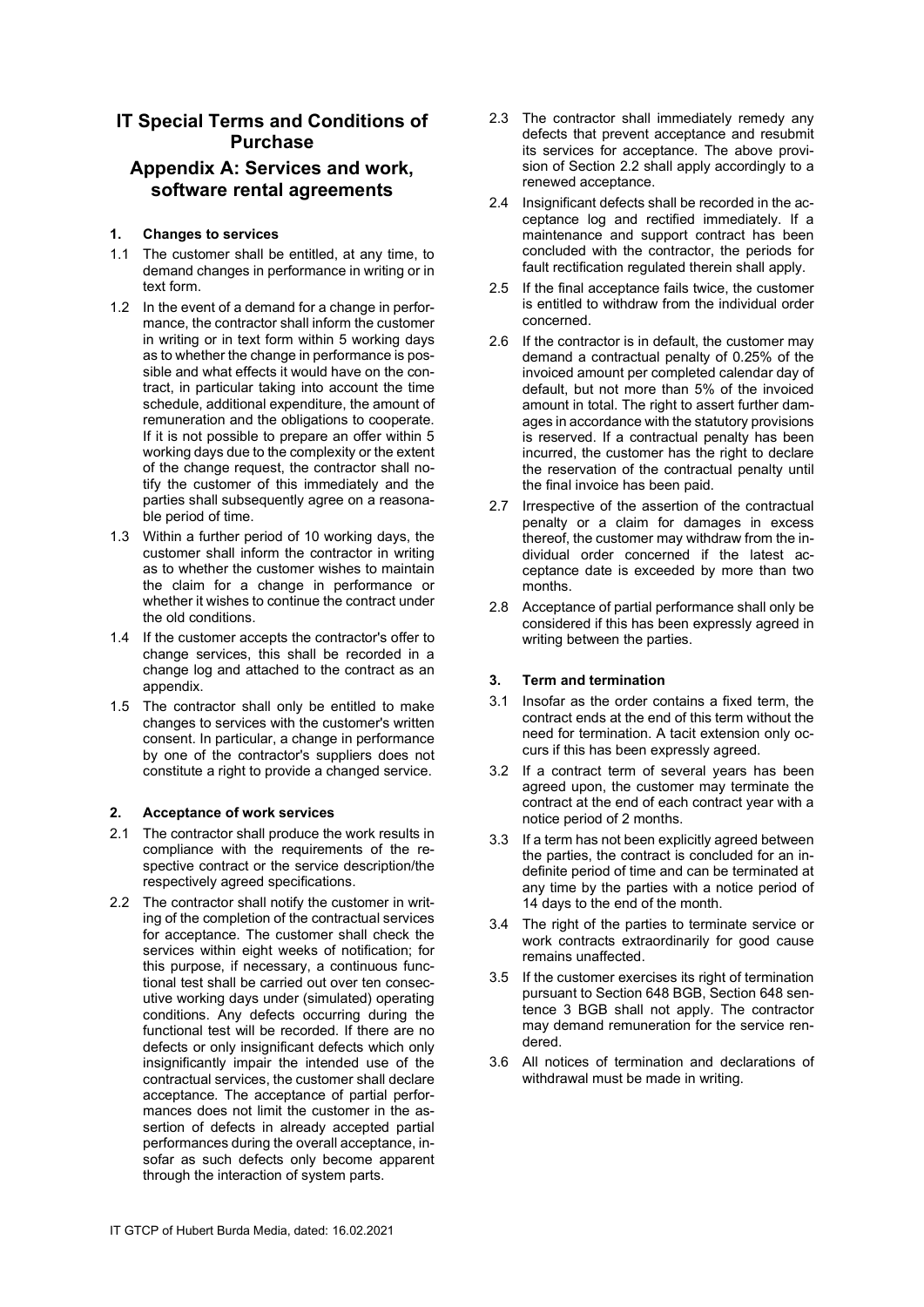# IT Special Terms and Conditions of Purchase Appendix B: Software

### 1. Purchase of software

- 1.1 Software shall always be delivered to the customer with user documentation and – unless standard software is involved – including source code and programming documentation on customary data carriers.
- 1.2 If the customer acquires software in source code form, any measures carried out on the software within the scope of the warranty must be included by the contractor in the source code and the manufacturer's documentation without delay; a copy of the respective updated version must be made available to the customer without delay.
- 1.3 The source code shall include a professional commentary on it and a description of the necessary system parameters, as well as other necessary information enabling the customer to work on the source code with qualified personnel in order to independently develop the IT services at source code level. The transfer shall be in electronic form on a data carrier and shall be recorded.

#### 2. Further development of the software

- 2.1 Insofar as the services owed also include the further development of the software (e.g. through upgrades, updates etc.), there is no obligation for the customer to always use the latest version of the software. This applies, in particular, in cases where newer versions no longer contain functions from the service description.
- 2.2 The installation of a newer version of a software on our system shall only be carried out after our prior written consent. If a support agreement exists with regard to the software, support is always to be provided for the version of the software currently used by the customer at no extra charge.

#### 3. Temporary software licensing (SaaS)

- 3.1 If software is made available to the customer within the framework of a SaaS contract, the contractor guarantees a monthly average availability of the software of 99%.
- 3.2 In the event of termination of the contract, the contractor shall be obliged to return to the customer all data which has been introduced by the customer in the course of using the software (such as customer information, contact data, contracts etc.) or which has been generated in the course of using the software (such as business data, communications, memos etc.) in a common format, unless otherwise agreed in XML format, without delay and at the contractor's expense.

# 4. Open source software

- 4.1 In the event that the IT services are open source products or third-party software or the IT services include open source products or thirdparty software, the following shall apply: The license terms of the open source or third-party products used will be handed over to the customer upon conclusion of the respective individual order. Within the scope of the use of the open source or third-party products, the customer shall not incur any costs or fees owed beyond the agreed remuneration, unless otherwise stipulated in the individual order. Changes to the open source or third-party products used for the performance of the contract shall be named in the documentation of subsequent versions (release notes).
- 4.2 The contractor shall discuss the use of open source products or third-party products with the customer and obtain prior written consent before using such open source products or thirdparty products. This requires, in particular, that the customer be informed about any effects of the use of open source products or third-party products with regard to the entire service provision and the rights of use granted.
- 4.3 The contractor shall only use such open source products whose license model allows software based on these products to be proprietary software (closed source) (this shall not apply, in particular, to any open source license models with a strict copyleft license, such as the GNU GPL). In addition, when using open source or third-party products, the contractor shall ensure that their license provisions are fully complied with and implemented.

# 5. General requirements for software

- 5.1 The contractor shall ensure that a German language version is also supplied, unless otherwise agreed.
- 5.2 Furthermore, the contractor shall ensure that the delivered software is free of malware (e.g. Trojans, viruses, spyware etc.) and corresponds to the current state of technology.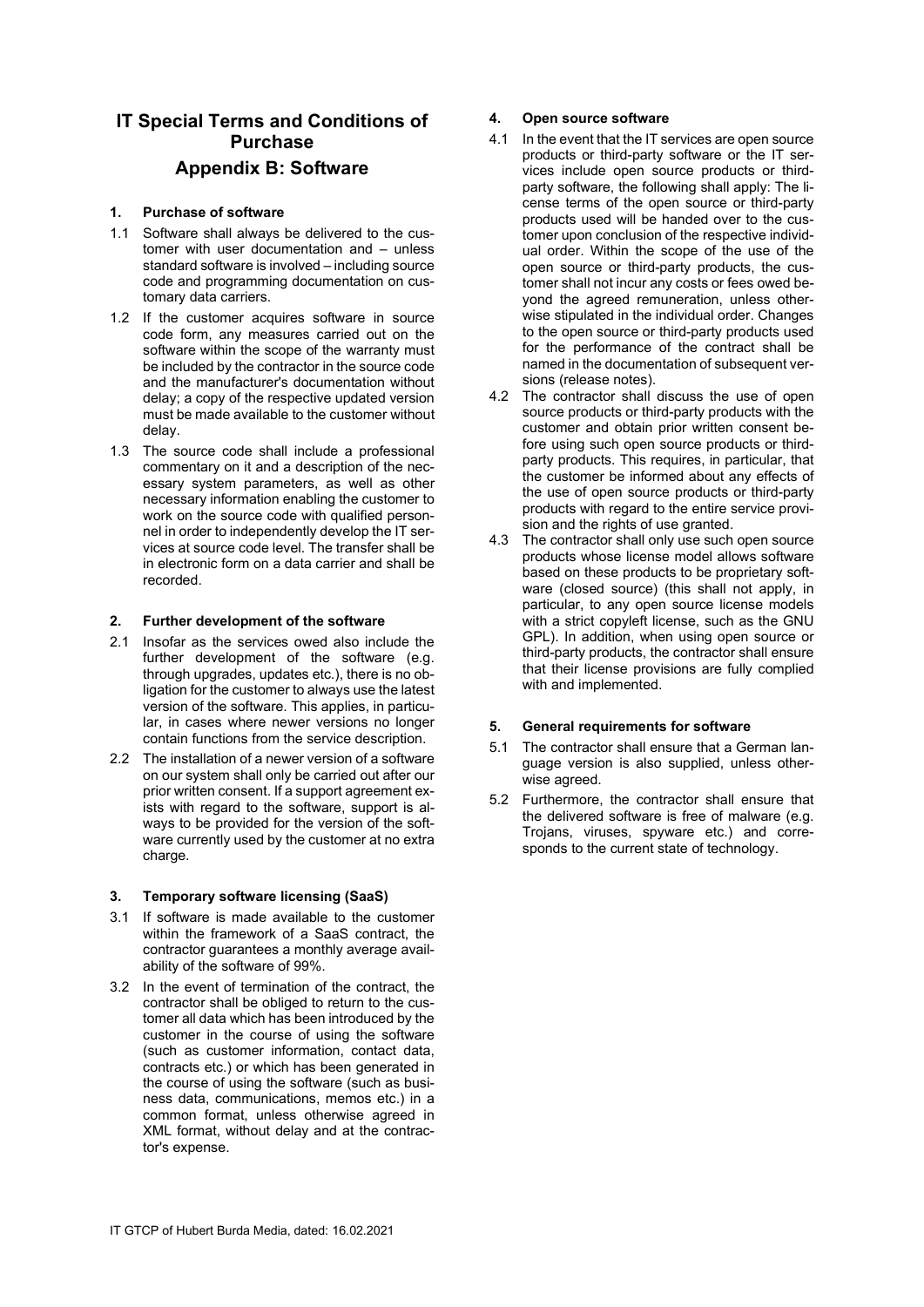# IT Special Terms and Conditions of Purchase

# Appendix C: Contracts for support, maintenance and servicing

### 1. Support, support hours

- 1.1 If a support contract is concluded, the customer must name a contact person.
- 1.2 The contractor shall implement either a support hotline or a ticket system to which support requests can be made around the clock.
- 1.3 The operating time for the support is 24 h / 365 days and consists of attended operation and unattended operation (on-call duty). Attended operation of business-critical applications or software must be carried out 24 hours a day / 365 days a year, while attended operation for nonbusiness-critical applications or software must be provided from Monday to Friday from 9:00 am to 6:00 pm. The on-call standby for unattended operation applies for the remaining times. National public holidays count as unattended operation.

#### 2. Maintenance work

- 2.1 Planned maintenance work is foreseeable, operation-maintaining work on the software and the server/storage systems and the interfaces between the server/storage systems and other technical systems. These can be patches, new software versions, the installation of new hardware, new network components or similar.
- 2.2 The customer shall be informed of planned maintenance work by the contractor by e-mail as long as possible, but at least 5 days (working days), in advance. The contractor shall be entitled to carry out the announced maintenance work, unless the customer objects to its execution within 3 working days of receipt of the information.

# 3. Fault management

3.1 If a fault occurs, the customer shall inform the contractor of this and classify the fault according to the following error classes:

| Frror class 1: | It is not possible to use the system/application/IT<br>service in a way that makes sense from an eco-<br>nomic point of view.              |  |
|----------------|--------------------------------------------------------------------------------------------------------------------------------------------|--|
| Frror class 2: | The core functionality is guaranteed, but there is<br>a significant error in a sub-module that prevents<br>working with this module.       |  |
| Frror class 3: | The core and main functionality is guaranteed,<br>but an error occurs in non-essential sub-func-<br>tions.                                 |  |
| Error class 4: | Errors which only marginally affect the function-<br>ality of the overall system (for example, spelling<br>errors on the screen template). |  |

3.2 The contractor shall remedy the fault within the following periods of action after proper notification:

| <b>Error class</b>                              | Confirm re-<br>ceipt<br>οf<br>fault | <b>Start</b><br>οf<br>fault rectifi-<br>cation        | Max, time for<br>fault rectifica-<br>tion |
|-------------------------------------------------|-------------------------------------|-------------------------------------------------------|-------------------------------------------|
| Frror class 1<br>during attended<br>operation:  | 15 minutes                          | 45 minutes                                            | 6 hours                                   |
| Error class 1<br>outside attended<br>operation: | 1 hour                              | 2 hours                                               | 10 hours                                  |
| Frror class 2<br>during attended<br>operation:  | 30 minutes                          | $11/2$ hours                                          | 8 hours                                   |
| Error class 2<br>outside attended<br>operation: | 1 hour                              | 2 hours                                               | 12 hours                                  |
| Error class 3<br>during attended<br>operation:  | 2 hours                             | 6 hours                                               | 24 hours                                  |
| Frror class 3<br>outside attended<br>operation: | 2 hours                             | 6 hours                                               | 24 hours                                  |
| Frror class 4:                                  | 24 hours                            | Will be corrected during<br>planned maintenance work. |                                           |

- 3.3 After the fault has been rectified, the customer shall receive a fault rectification message from the contractor. It shall contain, at least, the following information:
	- o Day, date, time of the service request/fault message
	- o Error class
	- o Reason for the fault/error
	- o Duration and end of fault rectification

If the maximum time agreed upon for fault rectification of errors in error class 1 or 2 is not adhered to by the contractor, the contractor promises to pay an appropriate contractual penalty.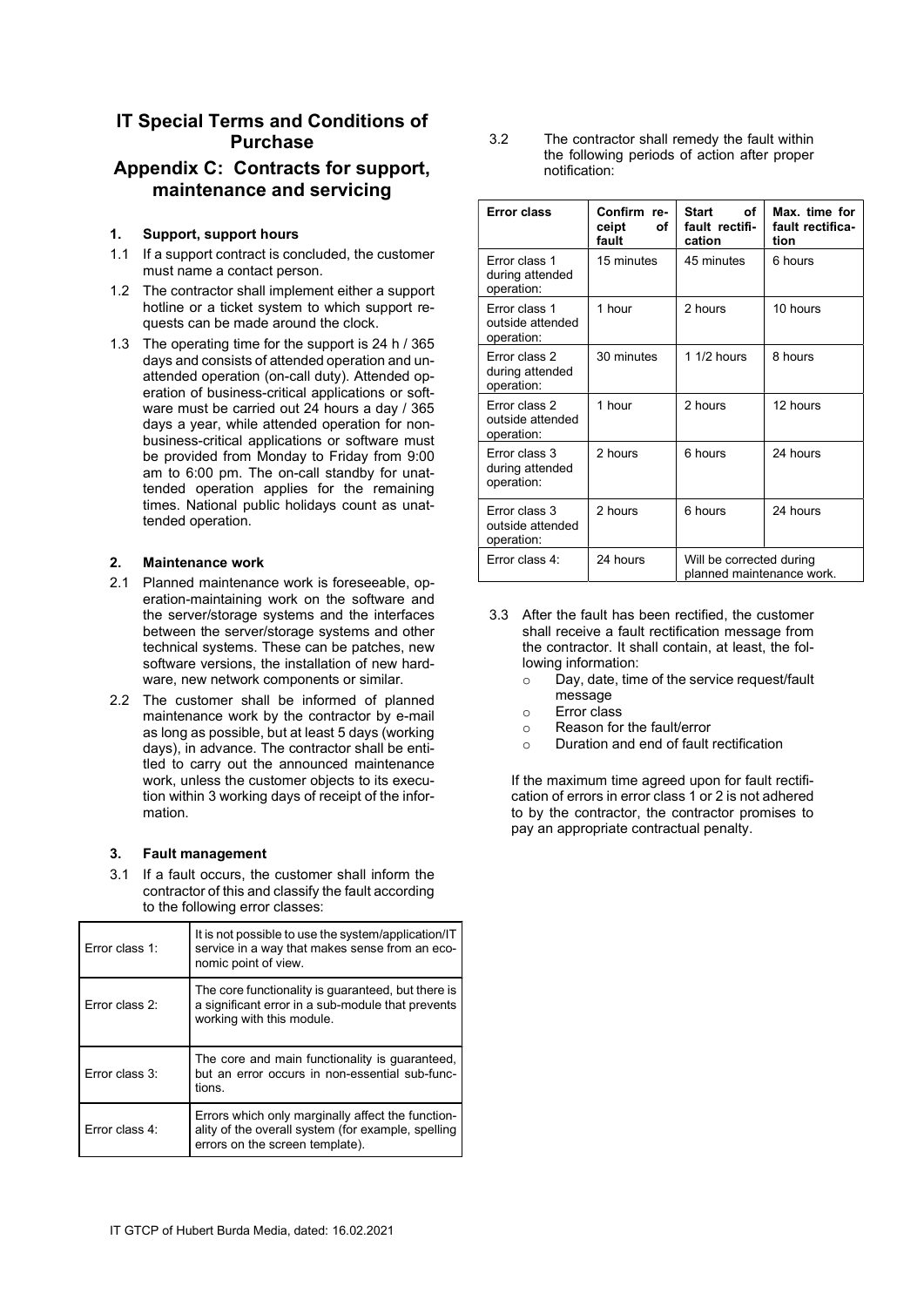### 4. Monitoring of services

- 4.1 Every two months on the first day of the month, the contractor shall prepare an operation and maintenance report (hereinafter referred to as "report"), which it shall send to the customer by e-mail.
- 4.2 At least the following reports or contents shall be provided by the contractor within the scope of the report:
	- Number of service requests / fault reports
	- Errors according to classification
	- Average time until error identification
	- Maximum time until error identification
	- Average time until error rectification
	- Maximum time until error rectification

#### 5. Agreement on the availability of IT services

- 5.1 If an availability regulation exists between the parties with regard to an IT service, the contractor shall check the availability by means of state-of-the-art monitoring software every 2 minutes.
- 5.2 When calculating the availability, downtimes due to admissible scheduled maintenance work are excluded.
- 5.3 The contractor shall provide information on compliance with the agreed availability on the fifth working day of each month in the form of a report. The contractor must state the actual monthly availability in percent.
- 5.4 If agreed availability is not maintained, the contractor promises to pay an appropriate contractual penalty.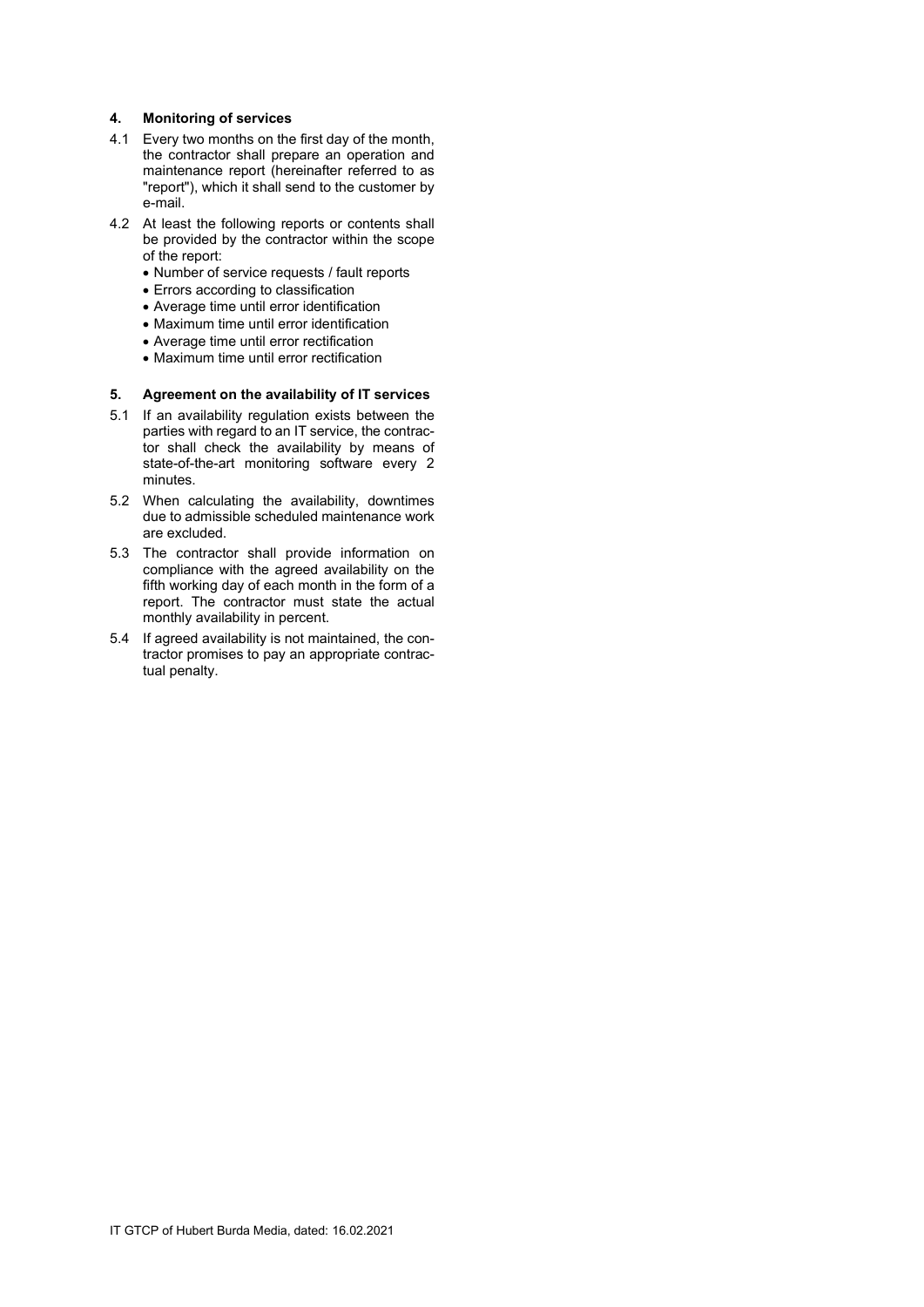# IT Special Terms and Conditions of Purchase

# Appendix D: Assignment of IT projects and agile IT projects

# 1. Project management

The project and project location, as well as the services to be provided, including the work results to be produced and the acceptance criteria, are defined in the individual contract or in the service description, if necessary. Apart from that, the contractor is free to determine the place of work and the working hours both with regard to its own performance and that of the persons employed by it. In this respect, the activity of the contractor is carried out autonomously and independently of the activity of the customer.

#### 2. Workforce deployed by the customer for inhouse projects

- 2.1 The contractor undertakes, in every case, to inform the project manager and the purchasing department in writing or by e-mail whether the persons employed within the scope of this contract are freelancers / self-employed workers or employees of the contractor subject to social security law. The customer may check the employee status at any time; the contractor is obliged to cooperate in the investigation.
- 2.2 In addition, the contractor is obliged to document the following documents at the start of the project for the contractor's own employees, as well as freelancers / self-employed workers and/or other subcontractors employed in the performance of the contract, regardless of their legal form, and to submit them to the customer at any time upon request:
	- Required work permits and residence permits
	- Identity cards/pass (copy) of the managing directors (will be destroyed immediately after the successful identity check)
	- Identity cards/pass (copy) of the acting persons, insofar as they act in the customer's business premises (will be destroyed immediately after the successful identity check)
- 2.3 If the contractor employs foreign employees or commissions foreign third parties, the contractor shall ensure that the respective employees or commissioned third parties are in possession of a valid work permit and all other permits that allow them to perform the activities owed to the customer. In the event that the customer waived the presentation of individual documents in individual cases at the start of the project, the contractor shall provide the necessary documents immediately afterwards.
- 2.4 In the event that, in the course of the performance of the services, it becomes apparent that a work permit/permission for one or more employees or commissioned third parties is not

available on the part of the contractor, the contractor shall be obliged to bear all additional costs arising from the lack of a work permit/permission for a deployed employee or third party and to procure personnel of equivalent value at its own expense.

2.5 The contractor shall indemnify the customer from all claims by third parties or damages incurred by the customer which arise in individual cases due to a lack of a work permit/permit at the customer's premises.

# 3. Project implementation

- 3.1 The parties shall each appoint a project manager as contact person for all questions concerning the respective project. Should this person be prevented from acting in this capacity, the respective party shall in turn provide a qualified substitute with decision-making powers.
- 3.2 The contractor shall report every two weeks in text form on the current status of the provision of services. The contractor's project manager shall inform our project manager immediately upon becoming aware of any imminent exceeding of the agreed expenditure or time requirements and of any imminent non-compliance with the agreed milestones, deadlines and completion dates.
- 3.3 The project managers are not entitled to change agreed requirements, milestone dates and requirements or other essential parts of the contract.

# 4. Roles in agile IT projects

- 4.1 The product owner is to be appointed by the customer. The product owner is responsible for maintaining and prioritising the product backlog. He professionally represents the interests of the customer and is available to the team for questions. The product owner should attend the daily scrums if possible.
- 4.2 The scrum master must be appointed by the contractor. He is responsible for the scrum process and for correct implementation. The scrum master removes obstacles and ensures the information flow between the product owner and the scrum team.
- 4.3 The scrum team is appointed by the contractor and consists of five to ten people. A scrum team is interdisciplinary in its composition and is selforganised. It decides independently on the breakdown of requirements into tasks and their distribution to individual members. It creates the sprint backlog from the currently pending part of the backlog. The scrum team meets daily for the daily scrum.
- 4.4 If the parties cannot agree on a scrum master and a scrum team within two (2) weeks after the contract has been concluded, the customer has the right to terminate the individual contract extraordinarily.